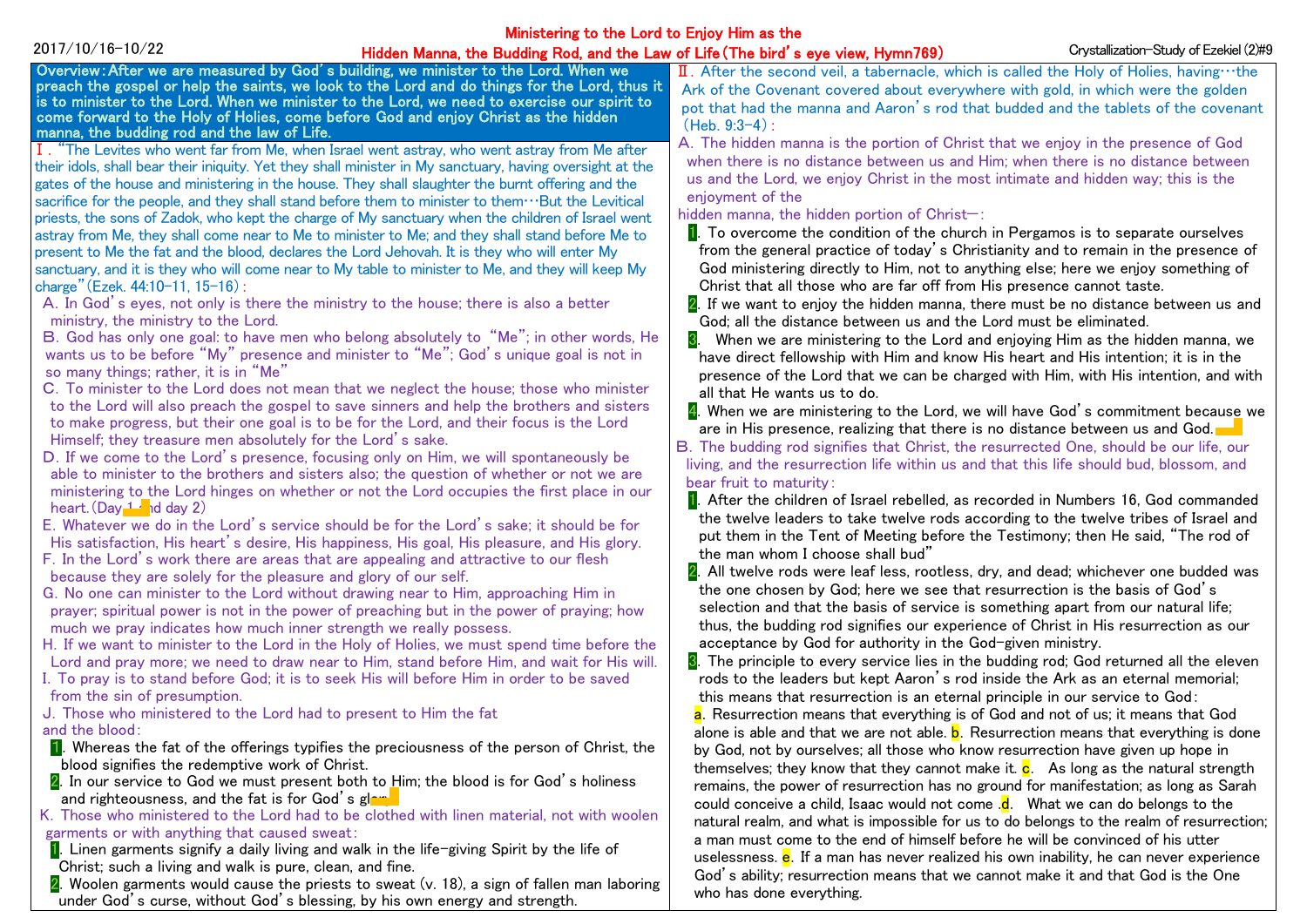| 8. The work that causes sweat is the work that comes out of human effort without the blessing from<br>God the Father; everyone ministering to the Lord must do a work that causes no sweat, a work<br>without human effort and fleshly strength.<br>4. If we spend an adequate amount of time in God's presence and deal properly with Him, there is no<br>need to sweat before man; we can accomplish the most amount of work with the least amount of<br>strength.<br>L. "Now there were in Antioch, in the local church, prophets and teachers…As they were<br>ministering to the Lord and fasting, the Holy Spirit said, Set apart for Me now Barnabas<br>and Saul for the work to which I have called them" (Acts 13:1-2) (Day 4) :<br><b>I</b> . This is the work of the New Testament and the unique principle for the work of the<br>New Testament-the work of the Holy Spirit can be revealed only at the time of<br>ministering to the Lord.<br>2. Only at the time of ministering to the Lord will the Holy Spirit send some forth; if we<br>do not place ministering to the Lord as the top priority, everything will be out of order;<br>only the Holy Spirit has the authority to commission men to work.<br>3. To minister to the Lord is not to forsake all the work on the outside; instead, all the<br>work on the outside should be based on our ministry to the Lord.<br>4. We go forth, out from our ministry to the Lord, rather than out from our own desires,<br>which have no basis in the ministry to the Lord. | C. The tablets of the covenant, which are the tablets of the law, signify the law of the<br>divine life, which is the spontaneous power, automatic function, innate ability, and<br>divine capacity of the divine life:<br>1. The law, this divine capacity, of life can do everything in us for the carrying out of<br>God's economy:<br>a. According to this capacity, we can know God, live God, and be constituted with<br>God in His life and nature so that we may become His increase, His enlargement, to<br>be His fullness for His eternal expression.<br>b. Furthermore, the capacity of the inner law of life constitutes us to be the members<br>of the Body of Christ with all kinds of functions.<br>2. While the divine life grows in us, the law of life functions to shape us, to<br>conform us, to the image of Christ as the firstborn Son of God:<br>a. The law of life does not regulate us from doing wrong; it regulates the shape of<br>life. <b>b</b> . The law of life does not primarily function in the negative sense of telling us<br>what not to do; rather, while life grows, the law of life functions in the positive<br>sense of shaping us, that is, conforming us, to the image of Christ. <b>c</b> . Through the<br>function of the law of life, we all shall become the mature sons of God, and God will<br>have His universal expression. |
|-------------------------------------------------------------------------------------------------------------------------------------------------------------------------------------------------------------------------------------------------------------------------------------------------------------------------------------------------------------------------------------------------------------------------------------------------------------------------------------------------------------------------------------------------------------------------------------------------------------------------------------------------------------------------------------------------------------------------------------------------------------------------------------------------------------------------------------------------------------------------------------------------------------------------------------------------------------------------------------------------------------------------------------------------------------------------------------------------------------------------------------------------------------------------------------------------------------------------------------------------------------------------------------------------------------------------------------------------------------------------------------------------------------------------------------------------------------------------------------------------------------------------------------------|------------------------------------------------------------------------------------------------------------------------------------------------------------------------------------------------------------------------------------------------------------------------------------------------------------------------------------------------------------------------------------------------------------------------------------------------------------------------------------------------------------------------------------------------------------------------------------------------------------------------------------------------------------------------------------------------------------------------------------------------------------------------------------------------------------------------------------------------------------------------------------------------------------------------------------------------------------------------------------------------------------------------------------------------------------------------------------------------------------------------------------------------------------------------------------------------------------------------------------------------------------------------------------------------------------------------------------------------------------------------------------|
|-------------------------------------------------------------------------------------------------------------------------------------------------------------------------------------------------------------------------------------------------------------------------------------------------------------------------------------------------------------------------------------------------------------------------------------------------------------------------------------------------------------------------------------------------------------------------------------------------------------------------------------------------------------------------------------------------------------------------------------------------------------------------------------------------------------------------------------------------------------------------------------------------------------------------------------------------------------------------------------------------------------------------------------------------------------------------------------------------------------------------------------------------------------------------------------------------------------------------------------------------------------------------------------------------------------------------------------------------------------------------------------------------------------------------------------------------------------------------------------------------------------------------------------------|------------------------------------------------------------------------------------------------------------------------------------------------------------------------------------------------------------------------------------------------------------------------------------------------------------------------------------------------------------------------------------------------------------------------------------------------------------------------------------------------------------------------------------------------------------------------------------------------------------------------------------------------------------------------------------------------------------------------------------------------------------------------------------------------------------------------------------------------------------------------------------------------------------------------------------------------------------------------------------------------------------------------------------------------------------------------------------------------------------------------------------------------------------------------------------------------------------------------------------------------------------------------------------------------------------------------------------------------------------------------------------|

Day 1:Ezek 44:10-11、15、OutlineⅠ

Day 2: Ezek 44:15-16 Outline I

Day 3: Ezek 44:17 And when they enter the gates of the inner court they shall be clothed with linen garments, and no wool will come upon them while they minister in the gates of the inner court and inside it. 18 They shall have linen turbans on their heads and have linen trousers over

their loins; they shall not gird themselves with anything that causes sweat.

Gen 3:19 By the sweat of your face / you will eat bread / Until you return to the ground, / Because from it you were taken; / For dust you are, / And to dust you shall return. Isa 30:15 For thus says the Lord Jehovah, the Holy One of Israel, / In returning and rest you will be saved: / In quietness and in trust will your strength: / But you were not willing, Matt 11:28 Come to Me all who toil and are burdened, and I will give you rest. 29 Take My yoke upon you and learn from Me, for I am meek and lowly in heart, and you will find rest for your souls. 30: For My yoke is easy and My burden is light.

Day 4: Ezek 44:16 Outline I

Acts 13:1-2 L of OutlineⅠ

Day 5: Heb 9:3-4 Outline Ⅱ

Exo 16:33 And Moses said to Aaron, Take a pot, and put an omerful of manna in it, and place it before Jehovah, to be kept throughout your generations. 34 As Jehovah commanded Moses, so Aaron placed it before the Testimony to be kept.

Day 6: Num 17:8 And on the next day Moses went into the Tent of the Testimony, and there was the rod of Aaron for the house of Levi: it had budded; it even put forth buds and produced blossoms and bore ripe almonds.

Jer 31:33 But....: I will put My law in their inward parts and write it upon their hearts; and I will be their God, and they will be My people.

Matt 19:26 And looking upon them, Jesus said to them, With men this is impossible, but with God all things are possible.Mark 10:27 Looking upon them, Jesus said, With men it is impossible, but not with God, for all things are possible with God.Luke 18:27 But He said, The things that are impossible with men are possible with God.ⅡCor1:8 For we do not want you to be ignorant,

brothers, of our affliction which befell us in Asia, that we were excessively burdened, beyound our power, so that we despaired even of living. 9 Indeed we ourselves had the response of death in ourselves, that we should not base our confidence on ourselves but on God, who raises the dead; 4:7 But we have this treasure in earthen vessels that the excellency of the power may be of God and not our of us.

《 Composition for prophecy 》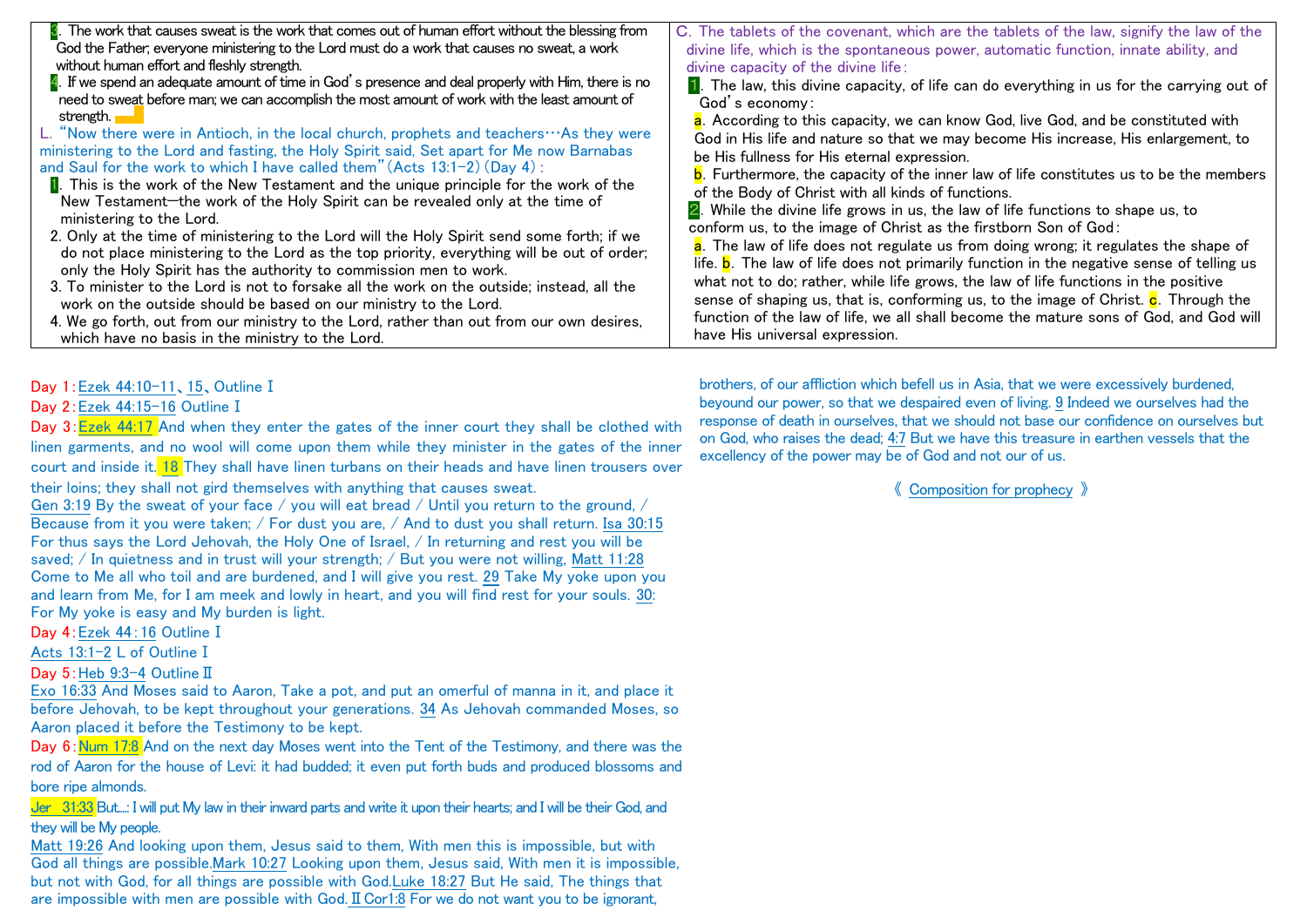## Experience $\Omega$ : Go before the Lord, hear His voice, obey immediately

The basis for the ministry to the Lord, the basic requirement for ministering to the Lord is to draw near to the Lord. It is to be bold enough to come before Him, to sit firmly before Him, and to stand before Him.....No one can minister to Him without drawing near to Him. No one can minister to the Lord without approaching Him in prayer. Spiritual power is not the power of preaching but the power of praying. How much you pray indicates how much inner strength you really possess. No spiritual matter requires more strength than prayer.

What does it mean to stand (before Him)? It means to wait for a command, to wait upon the Lord to speak His will. There are only two types of sin before God. One is rebellion against His command. If He gives an order and you refuse to do it, it is sin. But there is another type of sin, which is doing something without the Lord's command. One is the sin of rebellion, and the other is the sin of presumption. One ignores what the Lord has said; the other does what the Lord has not said.

If we want to minister to the Lord in the Holy of Holies, we must spend time before the Lord and pray more.....We need to pray to be ushered into God's presence and to draw near to Him. Hence, to pray is to stand before God; it is to seek His well before Him.

## For young working saints

To stand before the Lord is to come before the Lord and wait for the voice and command from the Lord. Once you hear the command of the Lord, you must take action immediately. Also, if you heard no command from the Lord, you should not act according to your opinion. This is a presumptuous act. A corrupt man reacts slow and hesitates, even if he heard the command of the Lord. Adam and Eve's failure was that they did not execute the command of the Lord "Do not take and eat from the tree of knowledge" immediately after they heard it. If they responded immediately, Satan would have no room to come in.

*Gen 2:16 And Jehovah God commanded the man, saying, Of every tree of the garden you may eat freely, 17 But of the tree of the knowledge of good and evil, of it you shall not eat; for in the day that you eat of it you shall surely die.*

In the company, you also need to understand clearly how far your authority covers, who has the authority to decide, and who the project leader is. Because every authority is set by the Lord, or because the Lord accepts that authority as it is established for His purpose. Working without understanding this authority would waste a lot of time and lead to confusion. Because people are high-minded, they want to have authority. However, the point here is that we needs to understand clearly to whom and to what extent the authority is given to promote things correctly and efficiently. You may wish to have authority; but you cannot exercise it unless you actually have the authority. You need to understand correctly and objectively that the wish and the fact are different. This is a crucial point in determining the success of your business life, and you can never escape it.

A person started to work hard on his business, but he did not have the correct recognition of the authority on business. As a result, everything with much time spent was all in vain. Why? Because he was doing what he was not supposed to. People like this should not make their own decisions on the directions of the work, but should proceed after confirming with their superiors who have the authority. It is not about whether you are knowledgeable or not, but about whether you have the authority or not.

This also applies to the services in the church. Please follow the instructions of the leader and serve in the coordination of the Body. At the same time, you need to exercise your spirit, come forward to the Holy of Holies and listen to God's voice and command. If you heard the voice of the Lord saying, "Follow the leader's instruction" or if you heard the voice saying "Go out and preach the gospel", you need to listen and obey immediately. If you do that, you will be blessed.

Experience $(2)$ : Admit what you cannot do, experience the resurrection of Christ

The budding rod is related to the building up of God's people....The budding rod signifies that Christ, the resurrected One, should be our life, our living, and the resurrection life within us, and that this life should bud, blossom, and bear almonds.

If a man has never realized his own inability, he can never experience God's ability.....Resurrection means that you cannot make it and that God is the One who has done everything.

All those who know resurrection have given up hope in themselves; they know that they cannot make it. As long as the natural strength remains, the power of resurrection has no ground for manifestation. As long as Sarah could beget a child, Isaac would not come. What we can do belongs to the natural realm, and what is impossible for us to do belongs to the realm of resurrection.....A man must come to the end of himself before he will be convinced of his utter uselessness.

## For Junior and Senior High Students

College and high school entrance exams are good opportunities for you to experience the Lord practically. The Lord requests you to max out the ability given to you by the Lord when studying for exams. In order to fully bring out your ability, you need to always experience Christ.

*Matt. 25:20 And he who had received the five talents came and brought another five talents, saying, Master, you delivered to me five talents; behold, I have gained another five talents.21His master said to him, Well done, good and faithful slave. You were faithful over a few things; I will set you over many things. Enter into the joy of your master. 24 Then he who had received the one talent also came and said, Master, I knew about you, that you are a hard man, reaping where you did not sow, and gathering where you did not winnow. 25 And I was afraid and went off and hid your talent in the earth; behold, you have what is yours. 26 And his master answered and said to him, Evil and slothful slave, you knew that I reap where I did not sow and gather where I did not winnow. 27 Therefore you should have deposited my money with the money changers; and when I came, I would have recovered what is mine with interest.*

According to Matthew 25: 14-30, those with 5 talents are required to make 5 more talents, those with 2 talents are to make 2 more talents, and those with 1 talent are to make 1 more talent. Furthermore, those who made 5 more talents and those who made 2 more talents are the same in the eyes of the Lord, and the praising words were the same as well. Therefore, it is not about how much you can profit, but you need to pay attention to how much you make the full use of your ability. In other words, it is not required for all to enter Kobe University.

In verse 26, the Lord admits that the demands on us are strict. It seems the Lord is "reaping where He did not sow and gathering where He did not winnow ". But according to the principle of the New Testament, when requested by the Lord, the supply of His grace is richer than what was demanded. Call on the name of the Lord, confess your shortcomings and experience Christ. May your ability be utilized in a full.

In order to fully utilize your abilities in studying the exams, you need to understand that you are short of wisdom, comprehension, good memory, concentration, perseverance, and sustainability. You may have all these abilities but they are not enough.

For example that you may have ability in learning languages such as English. However, your laziness or lack of concentration are preventing you from bringing out this ability fully. You cannot save yourself, because degraded man is unbalanced. In such a case, you should experience Christ as your concentration, perseverance, and sustainability.

Besides that, your high ability in learning languages is damaged by the degradation, so it should be rebuilt by the Lord's life and be enriched further. In this way, your high ability to learn languages can be fully utilized. If you do not admit that you are "not", you cannot experience Christ as the reality of resurrection in a practical way. Exercise your spirit to enjoy Lord's grace, make the breaking through in studying the exams with joy.

*2 Tim 4:22 The Lord be with your spirit. Grace be with you.*